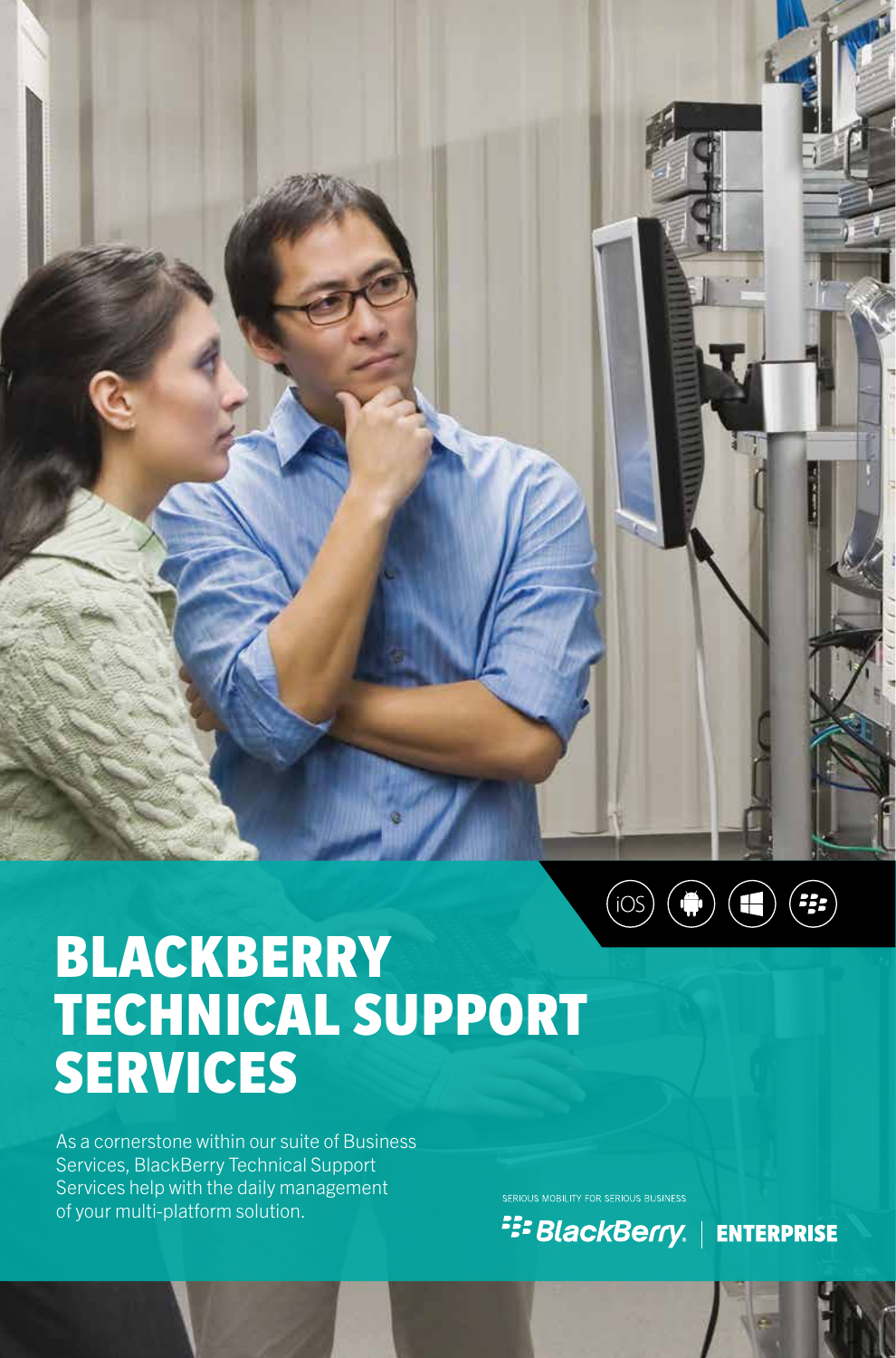

BES12 is your command and control center for the secured enterprise and the core of the BlackBerry® multi-OS Enterprise Mobility Management (EMM) solution. BES12 helps you manage enterprise mobility across iOS, Android,™ Windows® Phone and BlackBerry devices. Built on BlackBerry's trusted, global network, BES12 makes managing enterprise mobility efficient and secure.



### Productivity demands uptime

Given the essential business functions that BES12 supports, even the smallest amount of downtime has the potential to disrupt productivity and impact satisfaction. BlackBerry® Technical Support Services provides direct access to technical experts to maximize uptime, respond quickly when issues occur and ensure that your mobility solution always performs to your expectations.

### Not all EMM support is created equal

Unleash the power of your mobility solution with trusted services and support from BlackBerry. For more than 10 years, in over 100 countries, BlackBerry has supported companies big and small, in every industry. Get our unique blend of technical expertise, rapid issue resolution and proactive, relationship-based support working to help you realize the full potential of your evolving mobility environment.





10+ Years  $24 \times 7 \times 365$  global support<sup>2</sup> Multilingual<sup>3</sup>

### Award winning

Stevie Award for Sales and Customer Service (2013) Twitter's Shorty Award for Customer Service (2012) Knova Summit Award for Knowledge Management (2012) Lithium Award for Social Customer Excellence (2011)

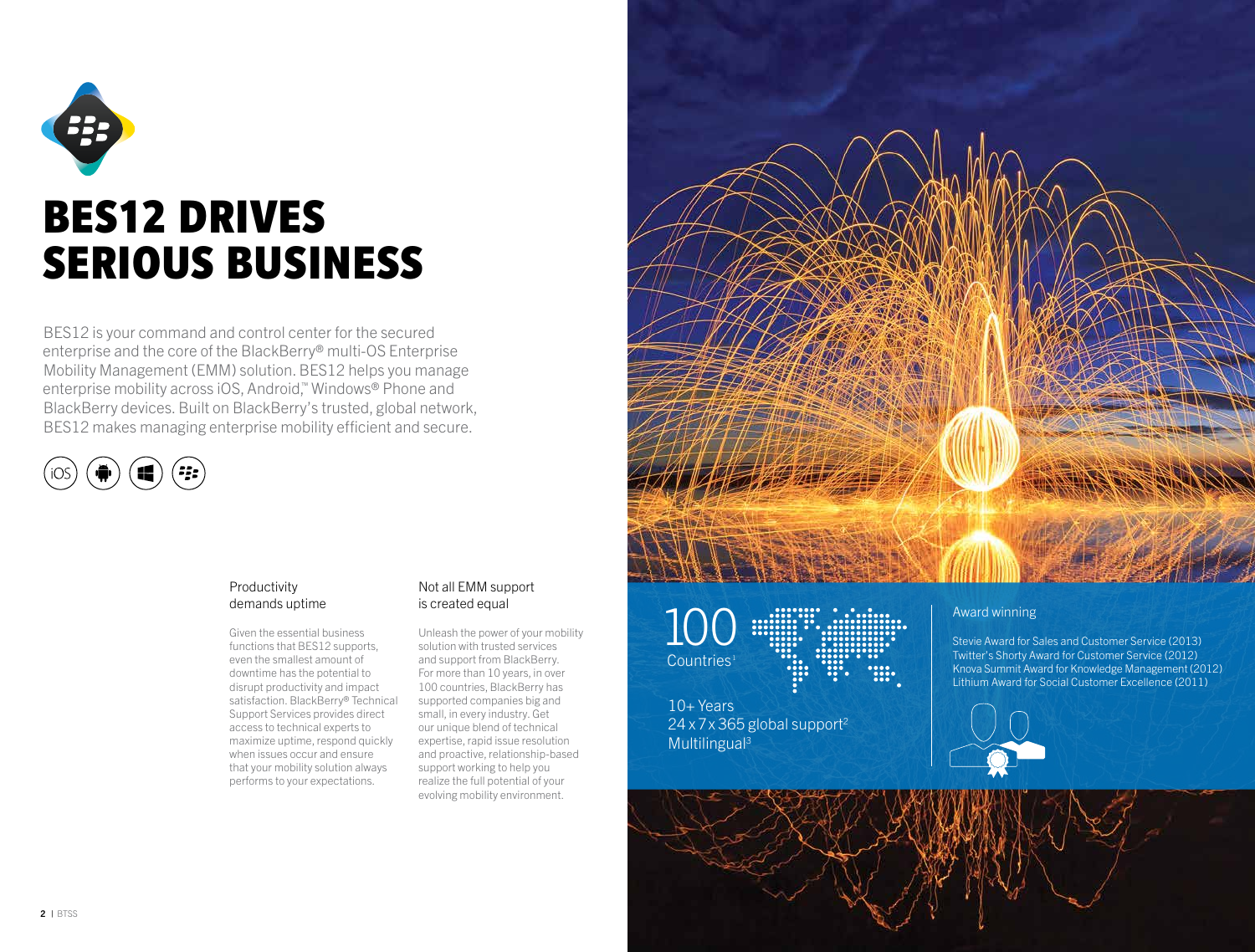# SUPPORT IS HERE

BlackBerry Technical Support Services are available both directly from BlackBerry and through our authorized partners. BlackBerry Technical Support Services provides direct access to technical experts to maximize uptime and ensure your solution is performing to your expectations. It also includes BlackBerry Software Assurance to ensure you can always upgrade and update your perpetual licenses.

#### Advantage level

Included\* with all BES12 Annual subscriptions, and required with perpetual licenses, Advantage support plays a role in the ongoing success of your enterprise mobility management cross-platform solution. Optional services help further your objectives with tools, oversight, redundancy, and more.

#### What's included?

- $\rightarrow$  24 x 7 x 365<sup>2</sup> global access to Level 1 Associates<sup>4</sup>
- $\rightarrow$  2-hour response time for high severity issues
- › BlackBerry Software Assurance for perpetual licenses
- › *my*Account portal with eTicket reporting and online training
- › Knowledge and productivity tools
- › 5 Named Callers
- › Value Added Services purchased alongside BES12 are also covered by support

#### Optional services for purchase

- › BES12 Planning
- › BES12 Remote Installation6
- › BES12 Migration
- › Mobility Assessment Services7
- › Direct to Level 2 Analyst
- › Remote Health Assessment6
- › On-site Support (Tech-to-Site)
- › Additional Named Callers

# OPTIONS HELP YOU CUSTOMIZE

With relationship-based Premium Support and Optional Services, you can provide even greater user satisfaction, drive business continuity and achieve cost efficiencies.





### Premium level

This highest level of relationshipbased support is for businesses with mission-critical needs and an expectation for personal engagement, dedicated resources, proactive planning services and cost containment. It's ideal for those with deployments exceeding 2,500 devices under BES management.

#### What's included?

- $\rightarrow$  24 x 7 x 365<sup>2</sup> global access to Level 3 Analysts<sup>8</sup>
- $\rightarrow$  90 second<sup>5</sup> telephone pick-up for high severity issues
- › 2-hour response by telephone or email to electronic incident submissions<sup>15</sup>
- › BlackBerry Software Assurance for perpetual licenses
- › myAccount portal with eTicket reporting and online training
- › Knowledge and productivity tools
- 
- 
- **BlackBerry Training Subsidy**<sup>9</sup>
- 25 Named Callers
- › Value Added Services purchased alongside BES12 are also covered by support

#### Optional services for purchase

- $\rightarrow$  BES12 Remote Installation<sup>6</sup>
- › BES12 Migration
- › Mobility Assessment Services7
- › On-site Support (Tech-to-Site)10, 11
- › Designated Senior Technical Analyst (DSTA)<sup>10,12</sup>
- $\rightarrow$  Direct Enterprise Connection<sup>13</sup>
- › Secondary Support Account Manager (SAM)
- › Additional Named Callers
- › Support Account Manager (SAM)
- › BES12 Planning
- › Remote Health Assessments  $(2$  per annum) $6$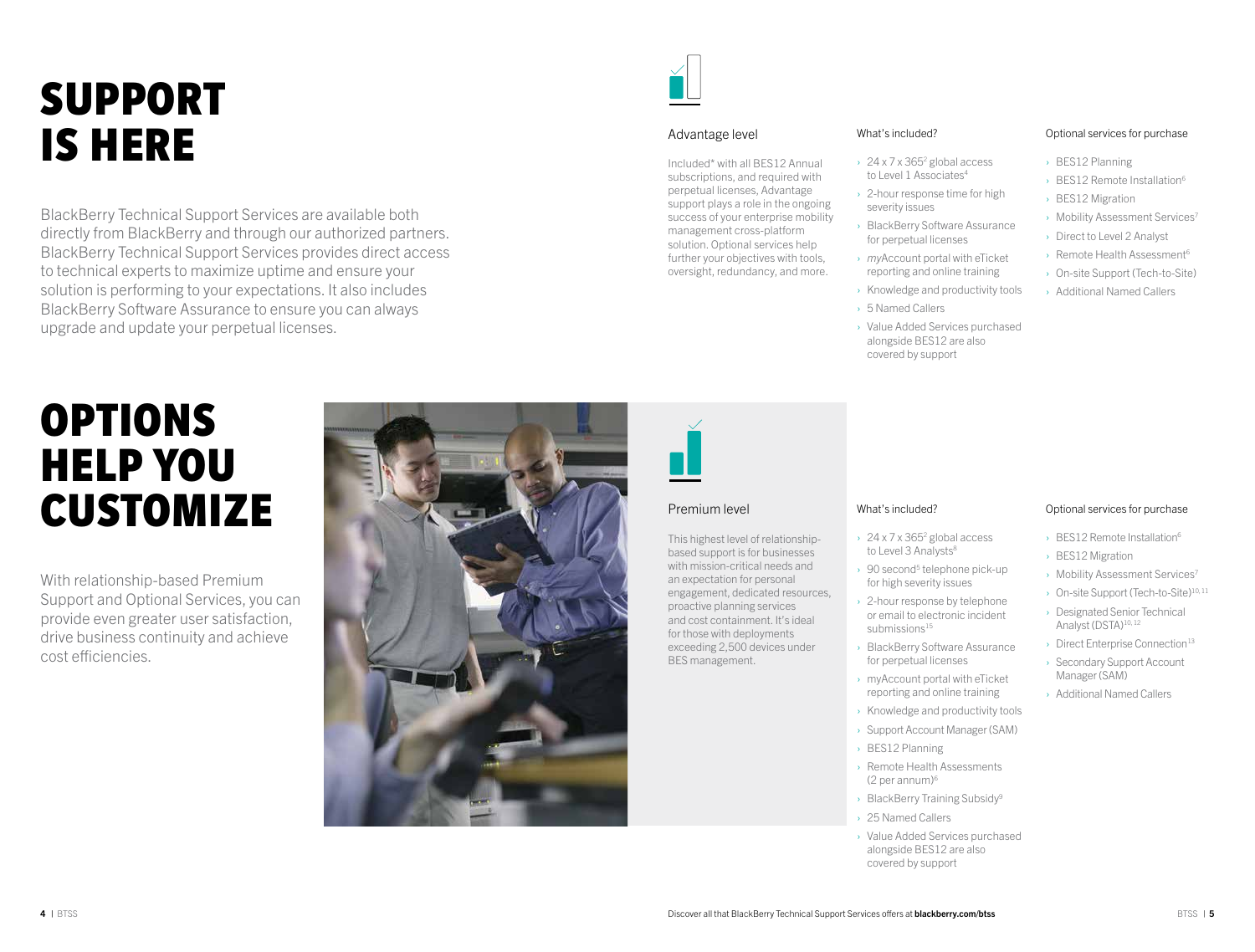# GET EXACTLY WHAT YOU NEED

Purchasing Optional Services is a flexible way to tailor your support to align to the level of expertise, assistance and resolution time your business requires.



### Optional Services



BES12 **Planning** 

Prior to implementing BES12, a member of the BlackBerry Professional Services team will help you develop your plans. You will receive a custom architecture guide so that you can move through the implementation steps with ease and confidence.

## MSRP Price

Advantage: \$2,850 per year Premium: Included



BES12 Remote **Installation** 

MSRP Price \$5,000

The BlackBerry Professional Services team will work with you to understand your EMM environment and to create a custom implementation plan suitable for your environment. Once approved, BlackBerry will remote into your environment and install BES12.

+\$2,000 per additional server



BES12 **Migration** 

Includes everything that comes with BES12 Planning and BES12 Remote Installation. Following configuration, BlackBerry will migrate your users from the existing EMM solution to BES12, so you can begin taking advantage of it as soon as possible.

#### MSRP Price

\$7,500 setup +\$2,000 per additional server Plus \$10 per user



On-site Support: Tech-to-Site8,9

A specialist will come to your location and work with your team when you deem a technical issue or planned system change important enough to have a BlackBerry resource on site. This service can be delivered on demand or as part of a proactive support program.

#### MSRP Price

Day 1: \$7,500 (includes T&E) \$1,500 per additional day



Direct to Level 2 Analyst

Bypass the Level 1 Associates and be routed directly to a more experienced Level 2 Analyst who will help prioritize issues for improved resolution.

#### MSRP Price Advantage: \$9,000 per year Premium: Not applicable

MSRP Price Starting at \$6,00014

Mobility Assessment **Services** 

Receive expert direction and insights to help you kick start development of a custom mobility strategy for your enterprise. Customers can choose between our Quickstart program, the Standard program, the Enhanced program, and our BYOD option.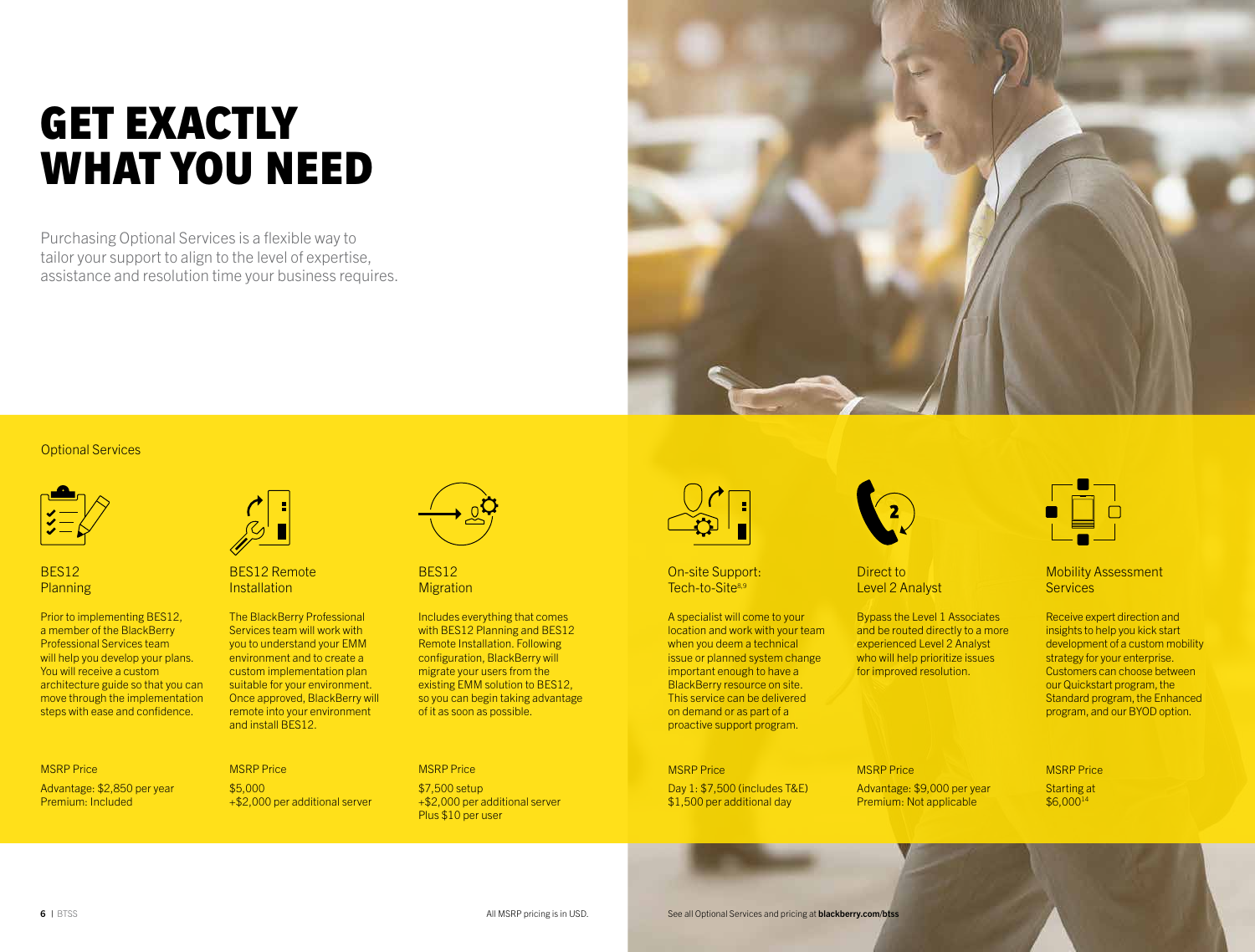

#### Optional Services

Remote **Health Assessment** 

Once your BES12 is up and running, we will analyze the health of your environment by assessing crucial components and providing you with an action plan to optimize services.



**Additional** Named Callers

If you require more Named Callers than the number covered in your support level you can get additional employees access to self-service online resources and the ability to submit technical support requests (Note: Advantage support covers 5 Named Callers; Premium support covers 25 Named Callers).

#### Designated Senior Technical Analyst (DSTA)10,12

The DSTA visits you for two consecutive days per month, is immediately notified of your support issues, helps you develop and maintain BlackBerry environment performance benchmarks, and acts as a subject matter expert for solution planning and for your custom needs. The DSTA will replicate your BlackBerry environment in a lab to test the infrastructure and troubleshoot complex issues.

#### MSRP Price

Advantage: Not applicable Premium: \$85,000 per year



#### Secondary Support Account Manager

This resource performs services in line with what a primary Support Account Manager (SAM) delivers, but is dedicated to a second or geographically dispersed IT center. For example, a Secondary SAM could become the point of contact for your Named Callers with a region that is in a different time zone than your primary SAM.

#### MSRP Price

Advantage: Not applicable Premium: \$45,000 per year



#### Direct Enterprise Connection (DEC)3

DEC provides a dedicated connection between your BlackBerry® Enterprise Server 5<sup>13</sup> environment and the BlackBerry Infrastructure. Using a customerinitiated Multiprotocol Label Switching (MPLS) connection, you bypass the Internet and access a designated pool of bandwidth. BlackBerry monitors aspects of your MPLS connection, helping you maintain business continuity.

### MSRP Price

Advantage: Not applicable Premium: \$85,000 per year



### BES12 DIY Tools

Available for FREE via BlackBerry.com and *my*Account, these tools are designed to help companies of all sizes create a simple plan and execute against that plan where there is internal expertise and bandwidth to drive a successful integration.

#### MSRP Price Advantage: \$5,000 Premium: Included (2 per annum)

MSRP Price Advantage: \$599 per year Premium: \$599 per year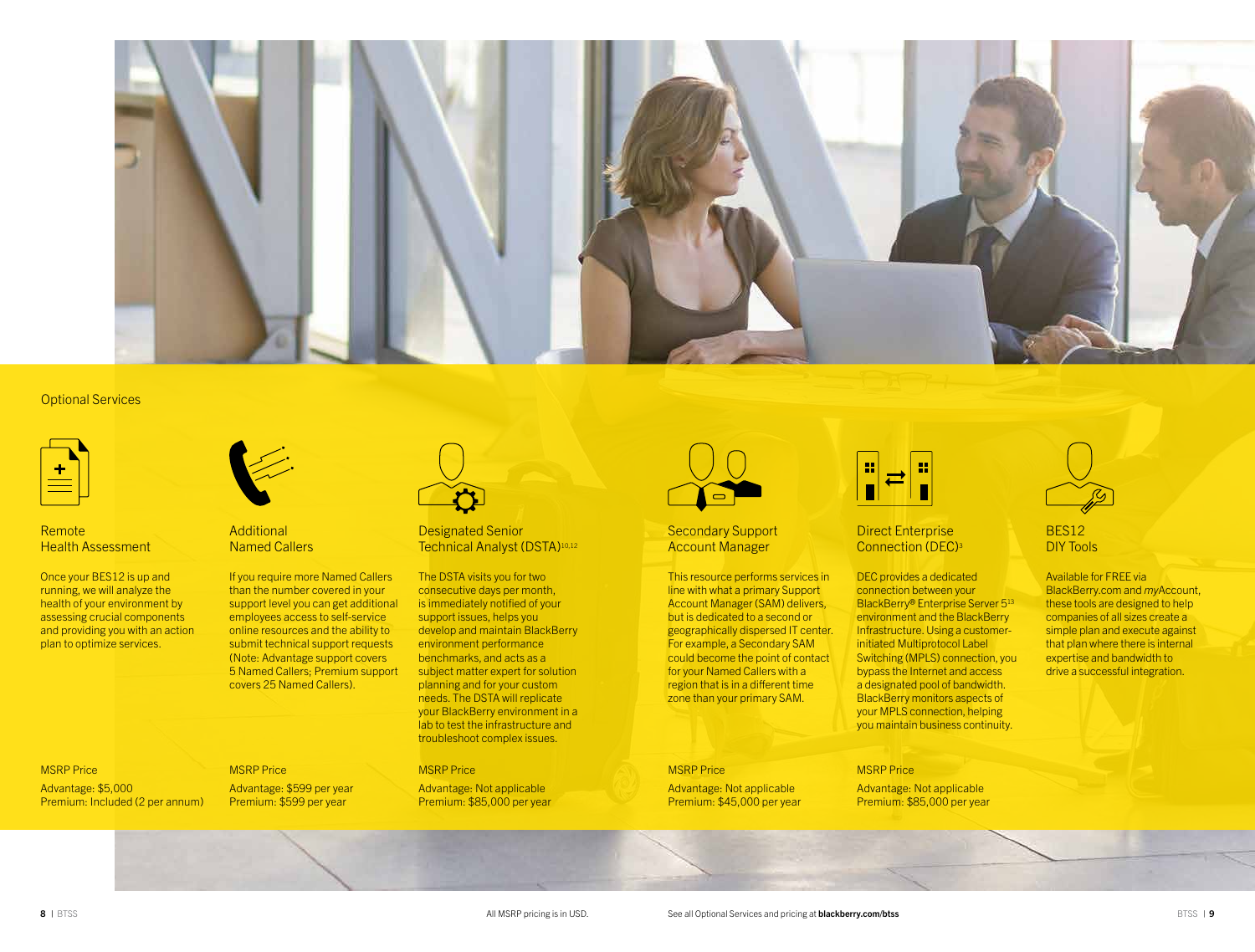# A ONE-STOP SHOP

The *my*Account portal features a simple user interface and provides a similar experience to using the BES12 console. Additionally, the new user interface provides a mobile experience for accessing myAccount on the go from a smartphone. Lastly, for customers who have purchased BES12, *my*Account provides access to Software Assurance – License and Subscription Fulfillment, allowing you to access license and subscription upgrades and updates.

- › Gain visibility into your BlackBerry solution without picking up the phone
- › Independently troubleshoot and fix common tier 1 issues
- › Manage your multi-OS mobility requests
- › Get a holistic view of all your servers
- › Access the BlackBerry® Infrastructure Status Tool to see if an issue is on your end or ours › Check device readiness
- › Access web-based training › And much more!

You can access *my*Account at myblackberry.com/myaccount or from blackberry.com and clicking on the login button under the Enterprise header.



## How to get support

You can purchase BES12 annual subscriptions and support three ways:

Through  $\perp$  BlackBerry



Your support will come directly from BlackBerry.

### Through an Authorized Partner

Your support will come through the Authorized Carrier, Solution Integrator or Service Provider enrolled in the BlackBerry Partner Support Services Program.

Your support will come directly from BlackBerry.